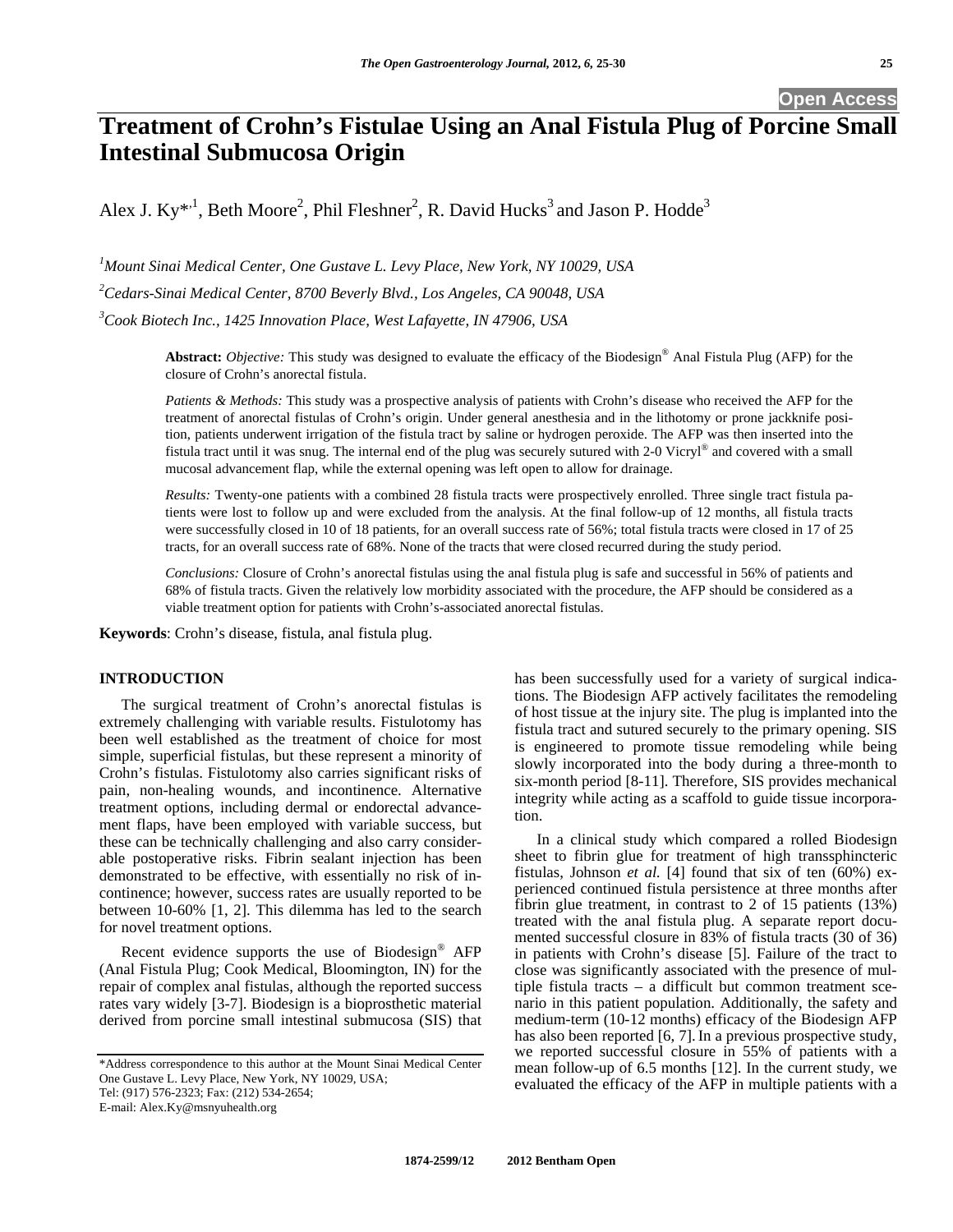Crohn's Disease diagnosis and present these clinical results along with clinical observations from our experience.

### **PATIENTS AND METHODS**

 This study was approved by the local Institutional Review Boards and was listed in a publically-accessible database as required. The unique identifying number, NCT00610207, was assigned. All subjects presenting with anorectal fistulas and a diagnosis of Crohn's Disease were offered participation in the study and, after providing informed consent, were enrolled prospectively to receive the Biodesign AFP. The study was conducted between October 2006 and August 2008. Patients with co-morbidities, including HIV, autoimmune disease, active malignancy, diabetes, and/or a history of pelvic radiation were also offered participation, as were patients with multiple and/or recurrent fistula tracts. All patients were treated with a standardized clinical protocol. The Wexner Fecal Incontinence Score was conducted preoperatively and at one and three months postoperatively.

 The procedure was performed as an outpatient surgery. Patients were asked to administer an enema for preoperative bowel preparation at home the morning of their scheduled surgery. They were then admitted to the hospital or outpatient surgical center the morning of the surgery where they met with an anesthesiologist. A single peri-operative dose of intravenous antibiotics was administered and the patient received either spinal or general anesthesia. The patient was then placed in the lithotomy or prone jackknife position.

### **Biodesign AFP Insertion Technique**

 The anal fistula was carefully identified, and if the internal opening was difficult to find the tract was irrigated with saline or hydrogen peroxide. No mechanical debridement of the tract was performed. A probe was then passed through

the fistula and a suture was dragged through the tract by the probe. The suture was then secured to the Biodesign AFP, which was pulled through the tract from the internal orifice towards the external orifice. The Biodesign AFP is conical, and the wider aspect of the plug was placed on the mucosal side of the fistula. The plug was pulled through the tract until it was snug within the fistula, and then was trimmed at the level of the internal and external openings. The internal end of the plug was securely sutured to the anorectal wall with 2- 0 Vicryl®, and then the rectal mucosa was closed over the plug to completely bury it. The external opening was left open to drain any residual contents of the tract. Patients were then brought to the recovery room where they were monitored until their condition satisfied the criteria for discharge home.

### **Postoperative Care**

 Postoperatively, patients were placed on a stool-softening diet and were instructed not to have strenuous activity or sexual intercourse for at least two weeks. They were instructed to shower for the first two days and then to start sitz baths after postoperative Day 2. Patients received seven days of prophylactic oral ciprofloxacin and metronidazole and were instructed to apply topical metronidazole cream to the external opening daily for seven days. Follow-up consisted of initial office evaluation at 2, 4, 8 and 12 weeks postoperatively for tract closure and complications, with additional follow-up at 6 and 12 months.

### **RESULTS**

### **Demographics**

 Twenty-one subjects who were diagnosed with Crohn's Disease underwent AFP placement for treatment of anal fistulas between October 2006 and August 2008. Six subjects were on active anti-TNF medication and three subjects were

| Age                           | 40.2 (range, 22-69)            |  |
|-------------------------------|--------------------------------|--|
| M: F                          | 9:9                            |  |
| Height                        | 66" (range, $59" - 72"$ )      |  |
| Weight                        | 148 pounds (range $85 - 208$ ) |  |
| BMI                           | 24 (range $14 - 37$ )          |  |
| Number of fistulas/plugs      | 25                             |  |
| Patients with Multiple Tracts |                                |  |

# **Table 1. Patient Characteristics**

| Table 2.<br># of Tracts Closed Over Time |  |
|------------------------------------------|--|
|------------------------------------------|--|

| <b>Follow Up</b>                       | 2 Weeks | 4 Weeks | 6 Weeks | 8 Weeks | 12 Weeks     | 6 Months | 12 Months |
|----------------------------------------|---------|---------|---------|---------|--------------|----------|-----------|
| Tracts first closed at each time point |         |         |         |         |              |          |           |
| Total cumulative tracts closed         |         |         |         | 10      | $\mathbf{1}$ |          |           |
| Cumulative closure rate (%)            | 0%      | 20%     | 20%     | 40%     | 48%          | 60%      | 68%       |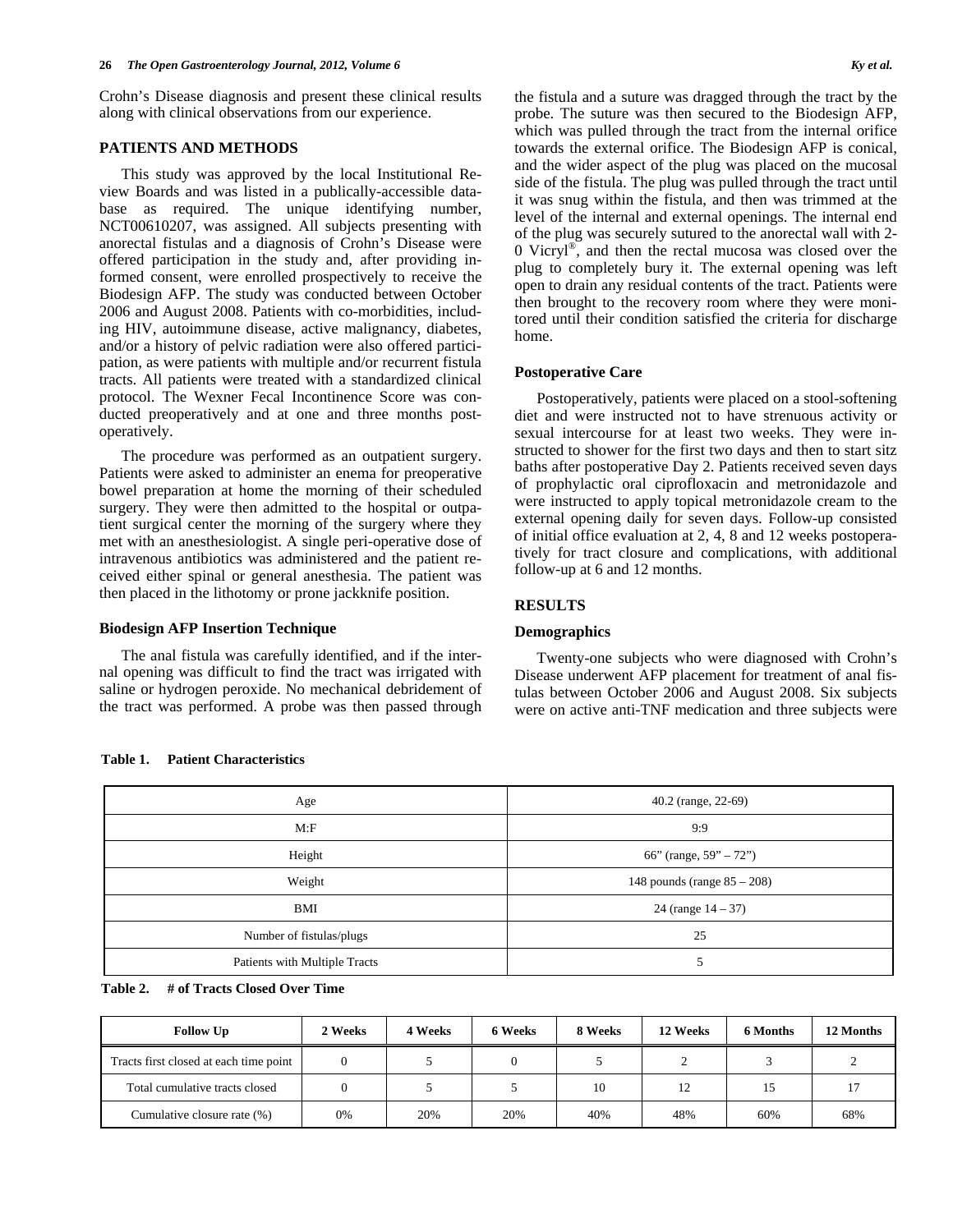undergoing current steroid therapy. Three single-tract fistula patients were lost to follow-up and were excluded from the analysis. Therefore, 12 month follow-up was available for 18 subjects of whom 9 were male and 9 were female. Average age was 40.2 (range, 22-69 years). There were 5 patients with two or more fistula tracts and 13 patients with one fistula tract. Three patients with two or more fistula tracts had 10 plugs placed in separate tracts. Of the two remaining patients with multiple tracts, one patient underwent plug placement in one tract and a seton/fistulotomy in a second tract, while the other underwent plug placement in one tract and was treated with an advancement flap in the second tract (Table **1**).

# **Outcomes of Biodesign AFP Placement**

 Follow-up information was available for 25 AFP's in 18 different patients. The primary endpoint of the study was fistula closure as assessed at 2, 4, 8, and 12 weeks postoperatively, with additional follow-up at 6 and 12 months (Table **2**). A secondary endpoint was a change in the fecal incontinence score. At the final 12-month follow-up, all fistula tracts were successfully closed in 10 of 18 (56%) patients, and in 17 of 25 tracts, for an overall success rate of 68%. None of the tracts that were closed recurred during the study period.

 Early plug failures occurred in 3 patients (17%). These were identified within the first 3 months postoperative and were all characterized by abscesses requiring drainage (n=3). Clinical evaluation at the 3 month postoperative visit revealed an additional 5 patients (28%) with plug failures manifesting as persistent drainage or granulation tissue at the external opening.

The type of fistulas treated with the AFP were rectovagi-

# **Table 3. Tract Type and Effect on Outcome**

| <b>Description</b> | <b>Healed</b> | <b>Not Healed</b> |
|--------------------|---------------|-------------------|
| Rectovaginal       |               |                   |
| Extrasphincteric   |               |                   |
| Suprasphincteric   |               |                   |
| Transphincteric    | 10            |                   |
| Intersphincteric   |               |                   |
| Total              | 17            |                   |

**Table 4. Significance of Abscess on Outcome** 

|            | <b>Healed</b> | <b>Not Healed</b> | n٠    |
|------------|---------------|-------------------|-------|
| Abscess    |               |                   | 0.024 |
| No Abscess | -             |                   |       |

\* 2-tailed Fisher's Exact Test

### **Table 5. Significance of Multiple Tracts on Outcome**

|                        | <b>Healed</b> | <b>Not Healed</b> | n.    |
|------------------------|---------------|-------------------|-------|
| Single Tract           |               |                   | 0.202 |
| <b>Multiple Tracts</b> | 10            |                   |       |

\* 2-tailed Fisher's Exact Test

### **Table 6. Tract Length and Outcomes**

| <b>Tract Length</b> | <b>Healed</b> | <b>Not Healed</b> |
|---------------------|---------------|-------------------|
| $1-2$ cm            |               |                   |
| $2-3$ cm            | 10            |                   |
| $3-4$ cm            |               |                   |
| $4-5$ cm            |               |                   |
| 5-6 cm              |               |                   |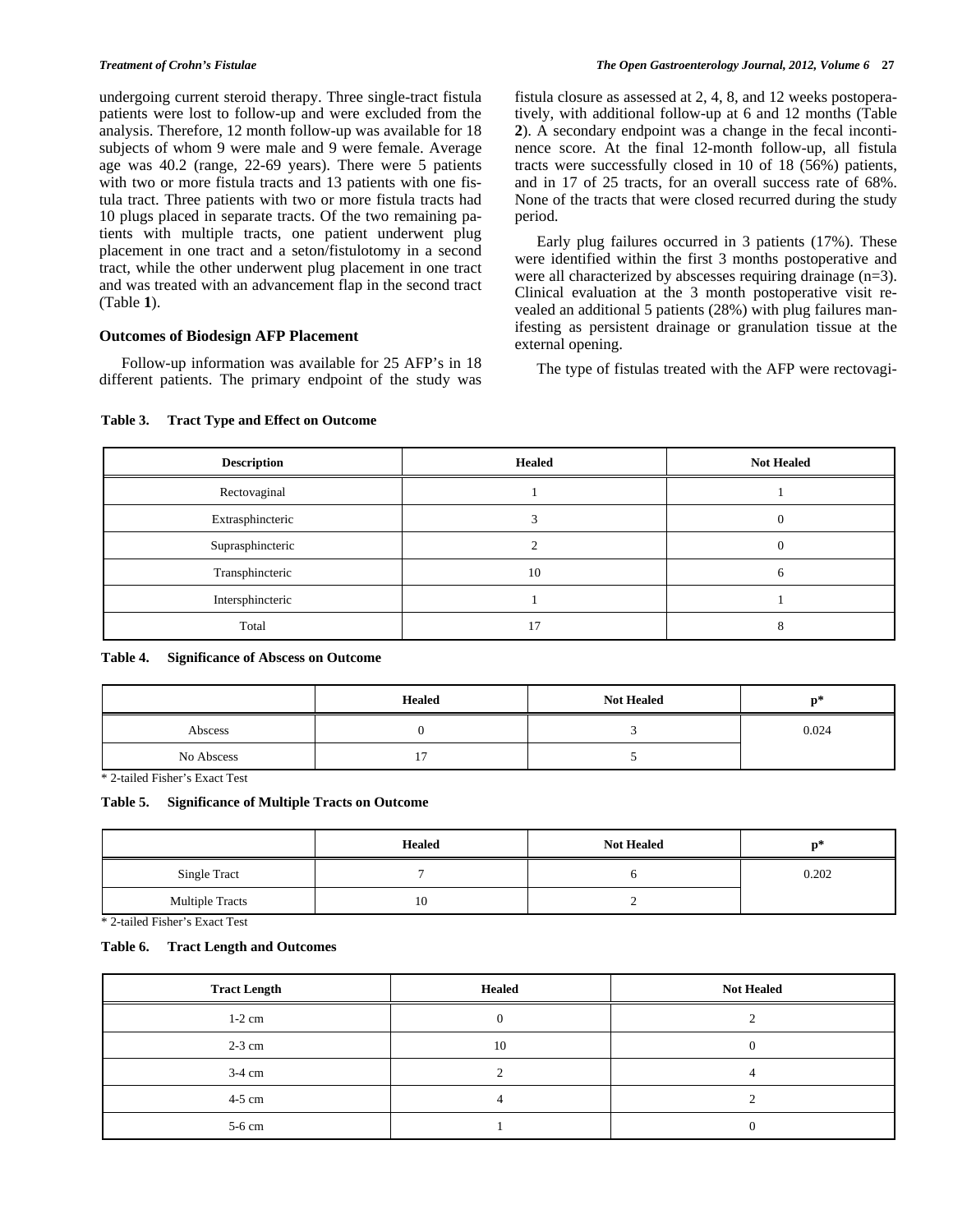| Table 7. | <b>Significance of Tract Length on Outcome</b> |  |  |  |
|----------|------------------------------------------------|--|--|--|
|----------|------------------------------------------------|--|--|--|

| <b>Tract Length</b> | <b>Healed</b> | <b>Not Healed</b> | n* |
|---------------------|---------------|-------------------|----|
| < 4 cm              |               |                   |    |
| > 4 cm              |               |                   |    |

\* 2-tailed Fisher's Exact Test

**Table 8. Significance of Gender on Outcome** 

| <b>Results</b> | Male  | Female |  |
|----------------|-------|--------|--|
| Healed         | 12    |        |  |
| Not Healed     |       |        |  |
| 地理             | 0.081 |        |  |

\* 2-tailed Fisher's Exact Test

nal in 2 (8%) tracts, extrasphincteric in 3 (12%) tracts, suprasphincteric in 2 (8%) tracts, transphincteric in 16 (64%) tracts, and intersphincteric in 2 (8%) tracts. Fistulas were classified as complex in 9(36%) tracts, horseshoe in 1 (4%) tract, and radial in 15 (60%) tracts (Table **3**).

 Plug success was 54% among the 13 patients presenting with a single fistula tract compared with 80% in the 5 patients with two or more fistula tracts ( $p = 0.694$ , 2-tailed Fisher's Exact Test). Presence of an abscess was associated with failure (Table **4**), and the presence of multiple tracts in a patient was not significant (Table **5**). Shorter tracts appeared more likely to heal (Table **6** and Table **7**), and more tracts healed in men than in women (Table **8**) although study power was insufficient to detect a significant difference statistically.

 The average time spent in the operating room was 25 minutes (range, 5-50). The average length of each fistula tract was  $3.2cm$  (range,  $1.0cm - 6.0cm$ ). There were no changes in the Wexner Fecal Incontinence Score in any of the patients (data not shown).

 In summary, in this series of 18 patients diagnosed with Crohn's associated anal fistulas, 10 patients healed with the AFP procedure leading to a cure of 56% without continence impairment. Seventeen fistula tracts out of 25 were closed for an overall success rate of 68%*.*

### **DISCUSSION**

 The treatment of anal fistulas in patients with Crohn's Disease remains a challenging clinical problem. Fistulotomy, although associated with healing rates ranging from 62- 100% in Crohn's fistulas and recurrence rates ranging from 0-17% in complex fistulas, has a relatively high risk of incontinence. The placement of setons is useful for the challenge of recurring abscess formation; however, persistent drainage from persistent tracts diminishes the patient's quality of life. Advancement flap procedures are another option for fistula treatment with success rates ranging from 55-98%; however, the incidence of major incontinence as high as 12% is still reported [13]. Incontinence and invasiveness of these procedures, especially in the Crohn's population, have prompted the search for novel treatment options.

 The Biodesign AFP was developed as an alternative for the treatment of anal fistulas as a means to close the primary fistula opening. Made from the submucosal tissue layer of porcine small intestine, the AFP is a biologic material with inherent resistance to infection that has been successful after implantation into contaminated surgical fields [14-16]. When the AFP is placed into the primary opening of a fistula, it occludes the tract without requiring sphincter division, thus eliminating the risk of subsequent incontinence. Additionally, the surgical procedure to place the plug is non-invasive and minimizes the risks of surgical intervention in the Crohn's population, and has demonstrated effectiveness in 75% of Crohn's-related fistulas with 9 month follow-up [17]. Our current findings further support the effectiveness of the AFP in the Crohn's population.

 Technically, implantation of the plug is a simple procedure that requires only a minimal amount of operating room time. However, care needs to be taken to insure that the plug is firmly secured to the internal sphincter muscle. If not adequately secured, the mechanical pressures within the anal canal can dislodge the plug, leading to early extrusion [6, 13]. Our current study supports minimal operating time in that averages of 25 minutes (range, 5-50) were spent in the operating suite.

 We found that all fistula tracts had been successfully closed in 56% of evaluable patients and in 68% of evaluable tracts. The rate of plug success was 54% among 7 of the 13 patients with a single fistula tract compared with 80% in 4 of the 5 patients with two or more fistula tracts. Although not statistically significant, our findings that multiple fistula tracts healed at a higher rate than single fistula tracts are interesting because previously-published Crohn's fistula studies indicate that patients with multiple fistula tracts have a significantly higher failure rate because of persistence of one or more tracts [5]. Patients with multiple fistula tracts with anorectal Crohn's disease represent the most difficult surgical challenge in an intensely difficult disease process. Further evaluation in a larger patient population is warranted to study the effects of long term AFP healing rates in patients with multiple fistula tracts as compared to single fistula tracts.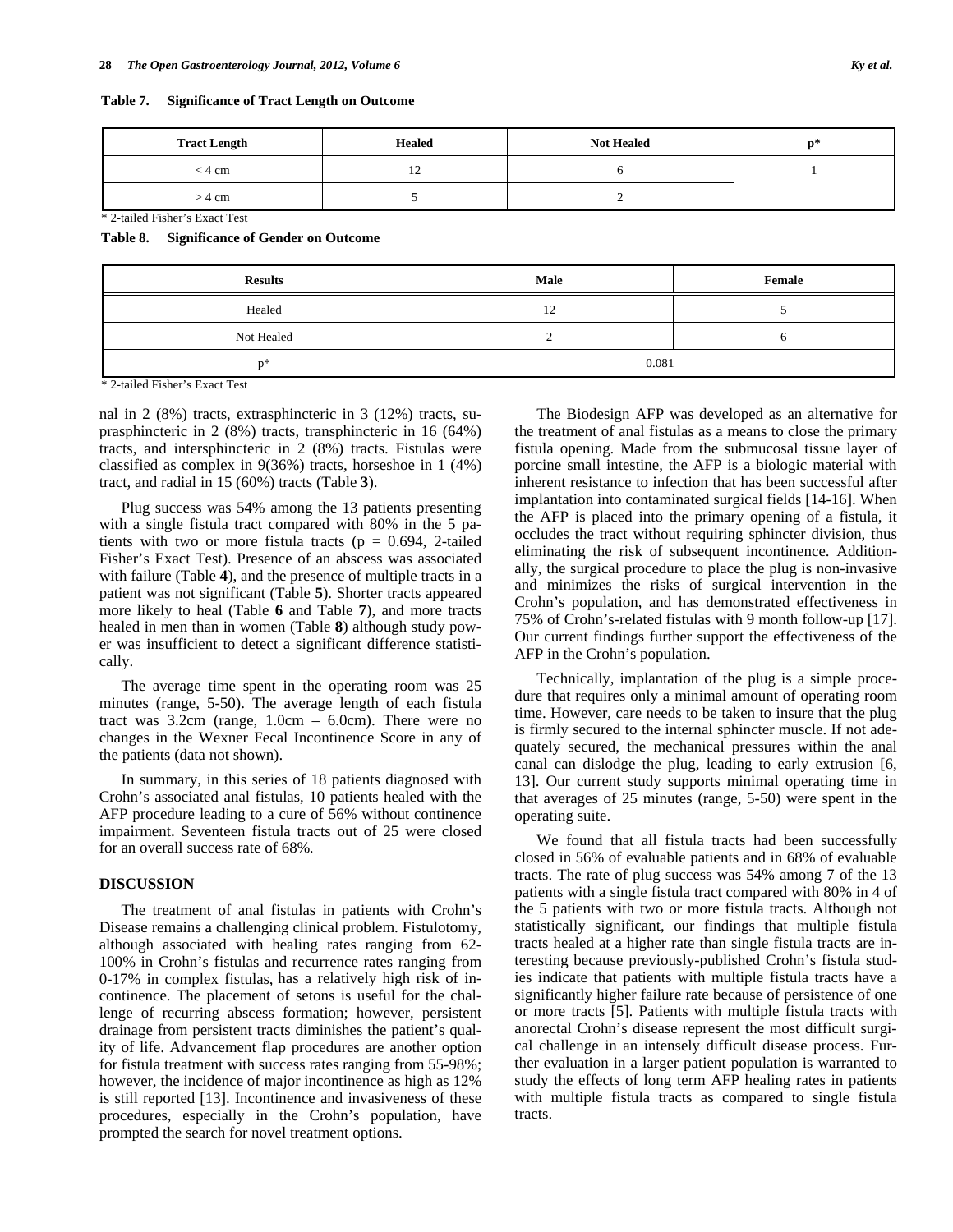Early failure occurred in the 3 patients in whom abscess formation was described. Because the AFP consists of noncrosslinked extracellular matrix, it is susceptible to breakdown by proteases secreted by some different strains of some anaerobic bacteria species. While it is commonly known that all fistula tracts are colonized by bacteria, care should be taken to avoid plug placement in tracts that are characterized by active infection or abscess. In our study we required the tract to be mature without signs of active infection or inflammation. Additionally, the tracts should be cleaned prior to placement of the plug with hydrogen peroxide to further reduce the bacterial load. In this series, the development of an abscess led to failure of all plugs placed, suggesting that the prevention of abscess is very important to ensure plug success. While all patients treated were free of any visible abscess or active infection prior to plug placement, it is theoretically possible that the tracts in these patients were sub-clinically colonized at the time of placement and that the occlusion of the tract with the plug allowed an abscess pocket to form.

 A recent study reported that tract length predicts the outcome of AFP placement [18]. In that report, tracts that were 4cm in length or longer were 3 times more likely to heal than tracts that were less than 4cm in length (61% *vs*. 21%). Although not significant, it is compelling that our study indicates the opposite; a greater number of tracts healed that were less than 4cm in length (48% *vs*. 20%).

 We also looked at the effect of gender on predicting AFP success. In our series, there were 14 (56%) tracts in males and 11 (44%) tracts in females. In contrast to results reported by others [18], more tracts healed in men than in women, supporting the literature that suggests that complex tracts, such as anterior fistula tracts in women, are notoriously difficult to heal [19]. Clearly, the disparate results published in the literature on the efficacy of the AFP may need to take gender, as well as tract length, into consideration when predicting best outcomes and choosing the ideal patient for the placement of the plug.

 Since the beginning of this prospective study, a consensus conference was held to document how to best use the AFP for treatment of anorectal fistulas [20] and techniques have been suggested to optimize results. In this study for example, we did not routinely debride the tract neither with hydrogen peroxide nor mechanically. It is now thought that mechanical debridement of the tract is necessary for good plug incorporation, especially since literature suggests that at least some anal fistula tracts may be epithelialized [21]. Furthermore, other authors have advocated the widening of the external opening following placement of the plug to ensure adequate drainage and prevent abscess formation [22]. While we mobilized a small flap of mucosa over the head of the plug to ensure that the plug was completely buried under the rectal mucosa, this practice was not routinely recommended at the time the study commenced. It is unknown if the favorable results we saw in this series were related to this practice. Likewise, the post-operative practice of using topical metronidazole over the external opening has been debated; at this time, it is unknown if this practice results in any substantial benefit.

### **CONCLUSIONS**

 Closure of Crohn's anorectal fistulas with the Biodesign AFP is a safe and effective alternative to other more invasive surgical approaches. The AFP avoids the risk of incontinence and is not associated with other complications. Given the relatively low morbidity associated with the procedure, the anal fistula plug should be considered as a viable treatment option for patients with anorectal fistulas arising from Crohn's Disease.

### **DISCLAIMERS**

 D. Hucks and J. Hodde are employees of Cook Biotech Inc.

Study was funded by Cook Biotech Inc.

 Other authors have no additional relationships with Cook Biotech Inc.

### **ACKNOWLEDGEMENTS**

None declared.

# **CONFLICT OF INTEREST**

 The authors confirm that this article content has no conflicts of interest.

### **REFERENCES**

- [1] Damin DC, Rosito MA, Contu PC, Tarta C. Fibrin glue in the management of complex anal fistula. Arq Gastroenterol 2009; 46: 300-3.
- [2] Cirocchi R, Farinella E, La Mura F, *et al.* Fibrin glue in the treatment of anal fistula: a systematic review. Ann Surg Innov Res 2009; 3: 12.
- [3] Garg P, Song J, Bhatia A, Kalia H, Menon GR. The efficacy of anal fistula plug in fistula-in-ano: a systematic review. Colorectal Dis 2010; 12(10): 965-70.
- [4] Johnson EK, Gaw JU, Armstrong DN. Efficacy of anal fistula plug *vs*. fibrin glue in closure of anorectal fistulas. Dis Colon Rectum 2006; 49: 371-6.
- [5] O'Connor LM, Champagne BJ, Ferguson MA, Orangio GR, Schertzer ME, Armstrong DN. Efficacy of anal fistula plug in closure of Crohn's anorectal fistulas. Dis Colon Rectum 2006; 49: 1569-73.
- [6] Champagne BJ, O'Connor LM, Ferguson MA. Orangio GR, Schertzer ME, Armstrong DN. Efficacy of anal fistula plug in closure of cryptoglandular fistulas: long-term follow-up. Dis Colon Rectum 2006; 49: 1817-21.
- [7] Ellis CN. Bioprosthetic plugs for complex anal fistulas: an early experience. J Surg Educ 2007; 64: 36-40.
- [8] Badylak SF. Small intestinal submucosal (SIS): a biomaterial conducive to smart tissue remodeling. In: Bell E, Ed. Tissue engineering: current perspectives. Cambridge: Berkhauser Publishers 1993; pp. 179-89.
- [9] Badylak SF, Kropp B, McPherson T, Liang H, Snyder PW. Small intestinal submucosal: a rapidly resorbed bioscaffold for augmentation cystoplasty in a dog model. Tissue Eng 1998; 4: 379-87.
- [10] Badylak SF. The extracellular matrix as a scaffold for tissue reconstruction. Semin Cell Dev Biol 2002; 13: 377-83.
- [11] Badylak SF, Kokini K, Tullius B, Simmons-Byrd A, Morff R. Morphologic study of small intestinal submucosal as a body wall repair device. J Surg Res 2002; 103: 190-202.
- [12] Ky AJ, Sylla P, Steinhagen R, Steinhagen E, Khaitov S, Ly EK. Collagen fistula plug for the treatment of anal fistulas. Dis Colon Rectum 2008; 51: 838-43.